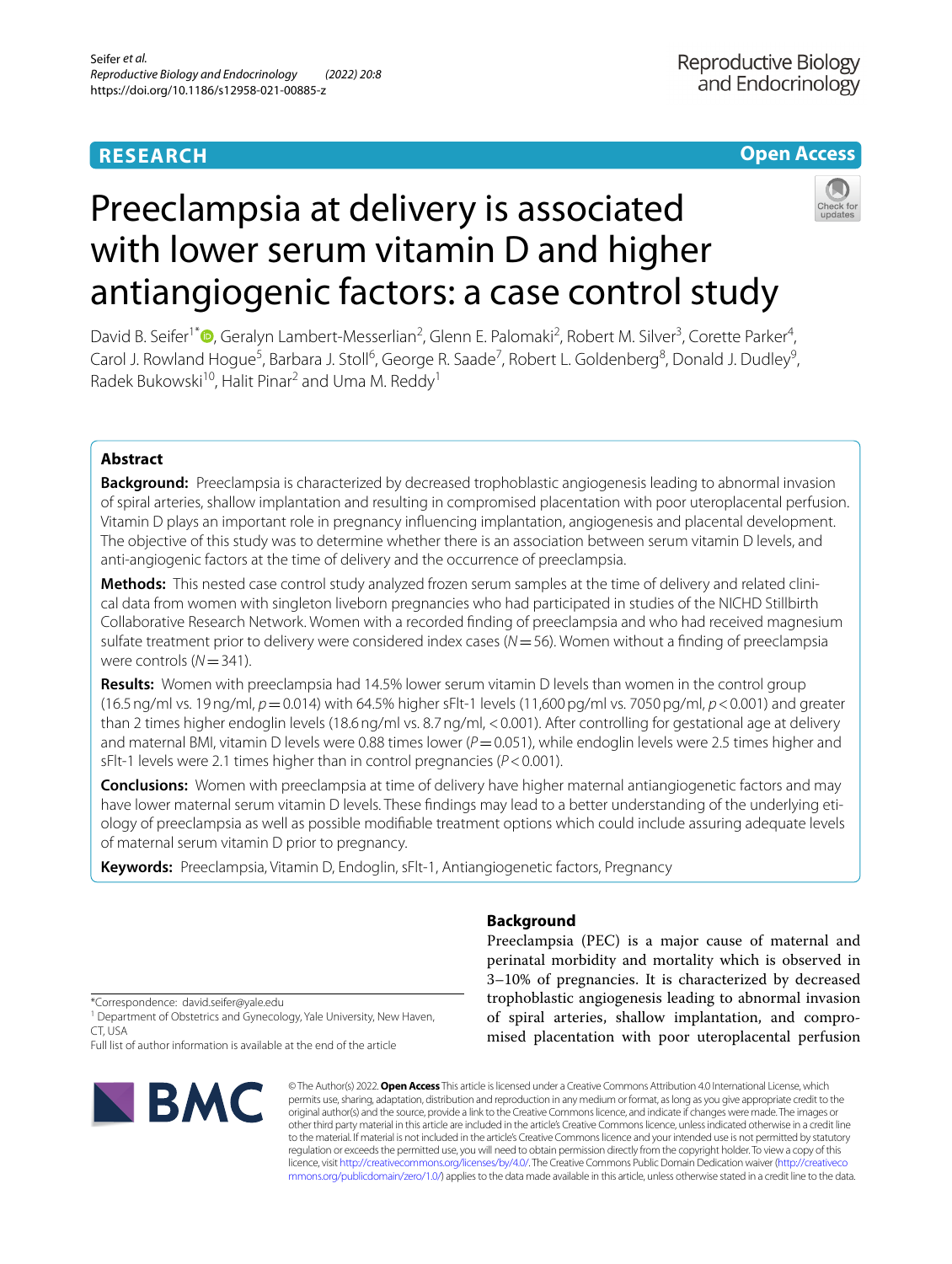[[1\]](#page-5-0). Women with PEC have been noted to have decreased angiogenic factors and increased antiangiogenic factors compared to women with healthy pregnancies [[2](#page-5-1), [3\]](#page-5-2).

Vitamin D is a fat-soluble vitamin belonging to the secosteroid family. It is synthesized in the epidermis upon exposure to sunlight and is supplemented by diet. In addition to regulating intestinal calcium and phosphorous absorption and bone metabolism, vitamin D impacts multiple vital organ systems. The female reproductive system has emerged as one such system with both the presence of its receptor, VDR (site of action) and synthesizing enzyme, 1-alpha hydroxylase, in cells of the ovarian granulosa, endometrium, and placenta. Vitamin D plays an important role in pregnancy by infuencing implantation, angiogenesis, infammation, and placental development [[4\]](#page-5-3). Vitamin D alters angiogenic factors (vascular endothelial growth factor or VEGF, placental growth factor or PIGF) and antiangiogenic factors (soluble VEGF receptor-1 or sFlt-1, soluble endoglin sENG) via placental gene expression in preeclampsia [[5\]](#page-5-4). Furthermore, cell culture studies suggest a vital role of vitamin D in the process of angiogenesis  $[6]$  $[6]$ . Recent in vitro studies examined the ability of fetal cord blood-derived endothelial progenitor cells to invade established monolayers of human fetal umbilical venous endothelial cells. Fetal cord serum from PEC pregnancies was associated with reduced invasion of endothelial cells into the monolayer as compared to fetal cord serum from uncomplicated pregnancies. This reduction was reversed by addition of vitamin  $D$  [[7\]](#page-5-6). Thus, it is hypothesized that low levels of vitamin D may contribute to the decreased trophoblastic angiogenesis seen in preeclampsia.

Twelve observational clinical studies published before 2017 investigated the association between vitamin D deficiency and PEC but yielded inconsistent results. Half found an increased risk of vitamin D deficiency among pregnancies with PEC while others found no association. In the past few years, results of randomized controlled trials have been more consistent  $[8]$  $[8]$ . Three such studies noted a positive infuence of vitamin D supplementation on the course of preeclampsia while one did not [[8](#page-5-7)]. A 2019 Cochrane review concluded that vitamin D supplementation may reduce the risk of PEC (risk ratio (RR) 0.48, 95% confdence interval (CI) 0.30 to 0.79; 4 trials, 499 women, with moderate-certainty evidence) [\[9](#page-5-8)]. A 2020 systematic review and meta-analysis with pooled data of 4777 participants from 27 randomized clinical trials of vitamin D supplementation for prevention of preeclampsia estimated a greater reduced risk of preeclampsia (odds ratio [OR] 0.37, 95% confdence interval  $[CI]: 0.26, 0.52; I2=0%$  [[10](#page-5-9)].

A recent randomized control trial [\[11](#page-5-10)] designed to determine the efectiveness of a prenatal screening program of Iranian pregnant women in optimizing 25-hydroxyvitamin D (25OHD) levels and preventing pregnancy complications had promising and provocative fndings. One group of women underwent vitamin D screening and were provided supplements if their levels were low; the other group was not screened. Among the screened and treated group, 53% of women achieved a 25OHD greater than 20ng/ml, whereas only 2% of unscreened women had sufficient vitamin D levels. Compared to outcomes in pregnancies with low levels, those with 25OHD greater than 20ng/ml had a 60% decrease in PEC, 50% decrease in gestational diabetes and 40% decrease in preterm delivery.

A potential oral treatment for vitamin D defciency is widely available, inexpensive, and safe. For these reasons, it is compelling to examine the relationship between vitamin D status and the pathogenesis of PEC. In the U.S., pregnant women with darker skin on average have lower levels of vitamin D, especially at higher latitudes, caused by melanin in the skin blocking the UVB solar radiation necessary for its synthesis [[12\]](#page-6-0). While diferences in vitamin D defciency related to skin color may help explain the known higher risk of preeclampsia among African American women, these women have seldom been included in vitamin D-birth outcomes research  $[13]$ . The majority of studies have been done in Iran, India, Pakistan, and Turkey where skin exposure to sun is limited by cultural norms. Thus, the lack of generalizability of these fndings to diferent geographic locations and cultures supports the need for study in a US based racially heterogeneous sample of pregnant women. The objective of this nested case control study was to determine whether there is an association between serum vitamin D levels and anti-angiogenic factors at the time of delivery and the occurrence of PEC. This dataset was created using frozen serum samples collected at delivery from a US case control study of stillbirths and live births [[14\]](#page-6-2).

# **Methods**

# **Original sample/dataset**

IRB approval for this study was obtained at participating sites in the parent study and included the use of deidentifed pregnancy-related data as well as frozen serum samples obtained from enrolled women at time of delivery. The Yale IRB determined that this was not considered human subjects research since data and samples were deidentified. These study samples and related data were collected by the investigative teams in the NICHD Stillbirth Collaborative Research Network (SCRN). The SCRN attempted to enroll all women who delivered a stillbirth as well as a representative control sample of women with live born infants. Preterm births and infants born to non-Hispanic black women were oversampled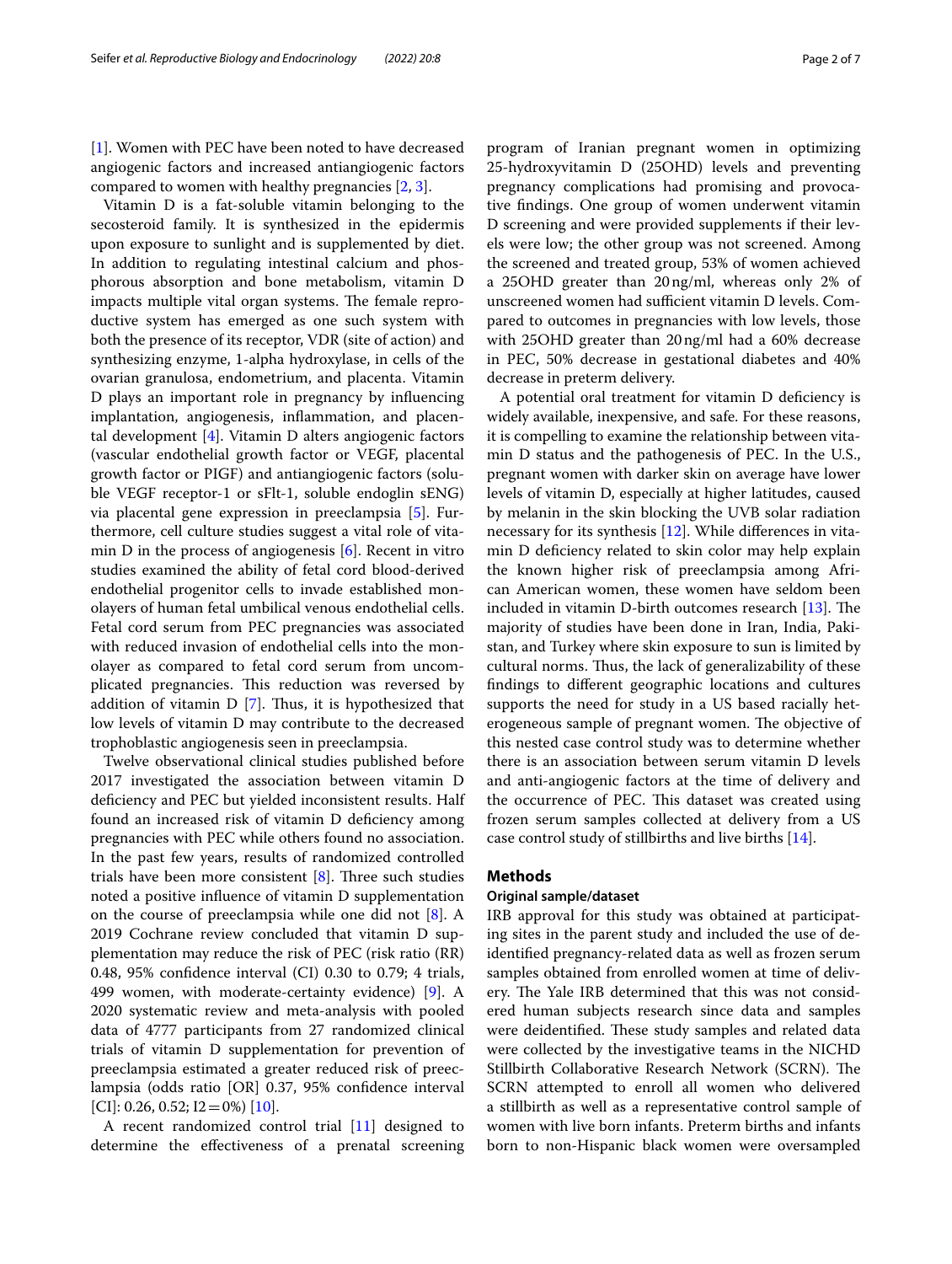due to over-representation in populations of stillbirths. For this reason, a weighting scheme was devised that allowed for the observations in their control group to estimate the general pregnancy population [\[14](#page-6-2)].

# **Current dataset**

The current nested case control study relied only on the SCRN control samples from singleton liveborn pregnancies where sufficient serum was available. Women with chronic hypertension, missing race or missing prepregnancy body mass index (BMI) measurements were excluded. Women with a recorded fnding of preeclampsia and who received magnesium sulfate treatment prior to delivery were considered index cases. Women without a fnding of preeclampsia, regardless of magnesium sulfate treatment status, were considered potential controls. A random sampling of the potential controls was selected based on stratifed levels of pre-pregnancy body mass index  $( $23$ ,  $23-34$  and  $>$  $34 \text{ kg/m2})$  and gestational$ age ( $\lt 30$ , 30–36 and  $\geq 37$  weeks). That is, in each of these nine groups, there were approximately equal ratios of cases to controls. There were 56 cases with preeclampsia.

# **Serum sample testing**

As previously described, maternal serum was collected at delivery and stored frozen until testing [\[14](#page-6-2)]. Total 25-hydroxy vitamin D levels were measured using the automated Liaison platform (DiaSorin, Stillwater, MN) according to manufacturer instructions. The assay sensitivity was 10 ng/mL and inter-assay coefficients of variation were 12.1% at 15ng/mL, and 7.2% at 49ng/mL. Soluble endoglin, and soluble ft-1 (also known as soluble vascular endothelial receptor 1 or s-VEGF-R1) were measured using manual enzyme linked immunosorbent assays (ELISA) from R&D Systems (Minneapolis, MN). Lower limits of detection were 0.15ng/mL and 31pg/mL, respectively. Samples were run in duplicate. Inter-assay coefficients of variation were tested at low, medium, and high concentrations for each analyte, and all were <15%. Assays were performed without operator knowledge of which samples were associated with preeclampsia.

# **Statistical analyses**

Relevant data felds from the original study were identified and extracted. These data were linked to the sample number by study code only. Fields included maternal characteristics such as age, race/ethnicity, pre-pregnancy body mass index, educational level attained, smoking status, and gravidity. Pregnancy outcomes included gestational age at delivery, birthweight, and type of delivery. Other information included the weighting factor and the year of delivery. Weights accounted for oversampling and other aspects of the SCRN study design as well as diferential consent based on characteristics recorded on the screened population [\[14](#page-6-2)]. Weighted means and standard deviations and proportions were computed for the PEC and control groups and compared using the t-test, for continuous variables and a chi-squared test with continuity correction for categorical variables. Biochemical results were converted to gestational age and maternal BMI adjusted multiples of the median (MoM) to allow for direct comparison. Weighting was not used for converting analyte levels to MoM levels. To examine diferences in the MoM levels between cases and controls, a weighted analysis of variance was employed. Correlations were provided with 95% confdence intervals. Statistical signifcance was at a two-tailed *p*-value of 0.05. Statistical analyses were performed using BMDP (Statistical Solutions, Boston, MA) and graphics produced using GraphPad Prism v8.4.3 (San Diego, CA).

Power analyses were performed using nQuery 8 v8.7.2.0, (Statols, San Diego, CA). Based on previous work [[15\]](#page-6-3), the expected vitamin D levels in controls would be about 26pg/mL, with a logarithmic standard deviation of 0.18. Cases might have levels reduced by about 0.5 SD. Given there were 56 cases available, 74 controls would be needed to fnd this diference statistically significant at a two-sided  $p=0.05$  level with 80% power. However, this analysis did not include weighting factors which would greatly reduce the power. To account for this, we created a 6:1 match (341 controls to 56 cases).

# **Results**

Women with preeclampsia were slightly younger (25.8 vs 27.9 years old,  $p = 0.027$ ), more than twice as likely to be primigravida (64% vs. 31%,  $p < 0.001$ ), and had earlier gestational age at delivery (37 vs. 38.4 weeks,  $p = .0015$ ) than women in the control group (Table [1](#page-3-0)). The case women's deliveries were more likely to be induced than spontaneous (56% vs. 27%,  $p < 0.001$ ) and have a lower birth weight (2767 vs. 3291g) than women in the control group. Prepregnancy BMI, level of education, smoking status, gestational diabetes, and racial/ethnicity did not difer signifcantly between groups. Women with preeclampsia had 14.5% lower serum vitamin D levels than women in the control group  $(16.5 \text{ ng/ml vs. } 19 \text{ ng/ml}, p = 0.014)$ with 64.5% higher sFlt-1 levels (11,600pg/ml vs. 7050pg/ ml,  $p < 0.001$ ) and greater than 2 times higher endoglin levels (18.6ng/ml vs. 8.7ng/ml, <0.001).

Figure [1](#page-3-1) shows gestational age and BMI adjusted analyte levels in both case and control pregnancies. Specifics regarding the gestational age and BMI adjustments can be found in the supplemental materials (sFig. [1](#page-5-11), sFigure [2](#page-5-11) and sTable [1\)](#page-5-11). Since the results are expressed in MoM levels, the controls are centered at MoM of 1.00. Also, since the vertical logarithmic axis for all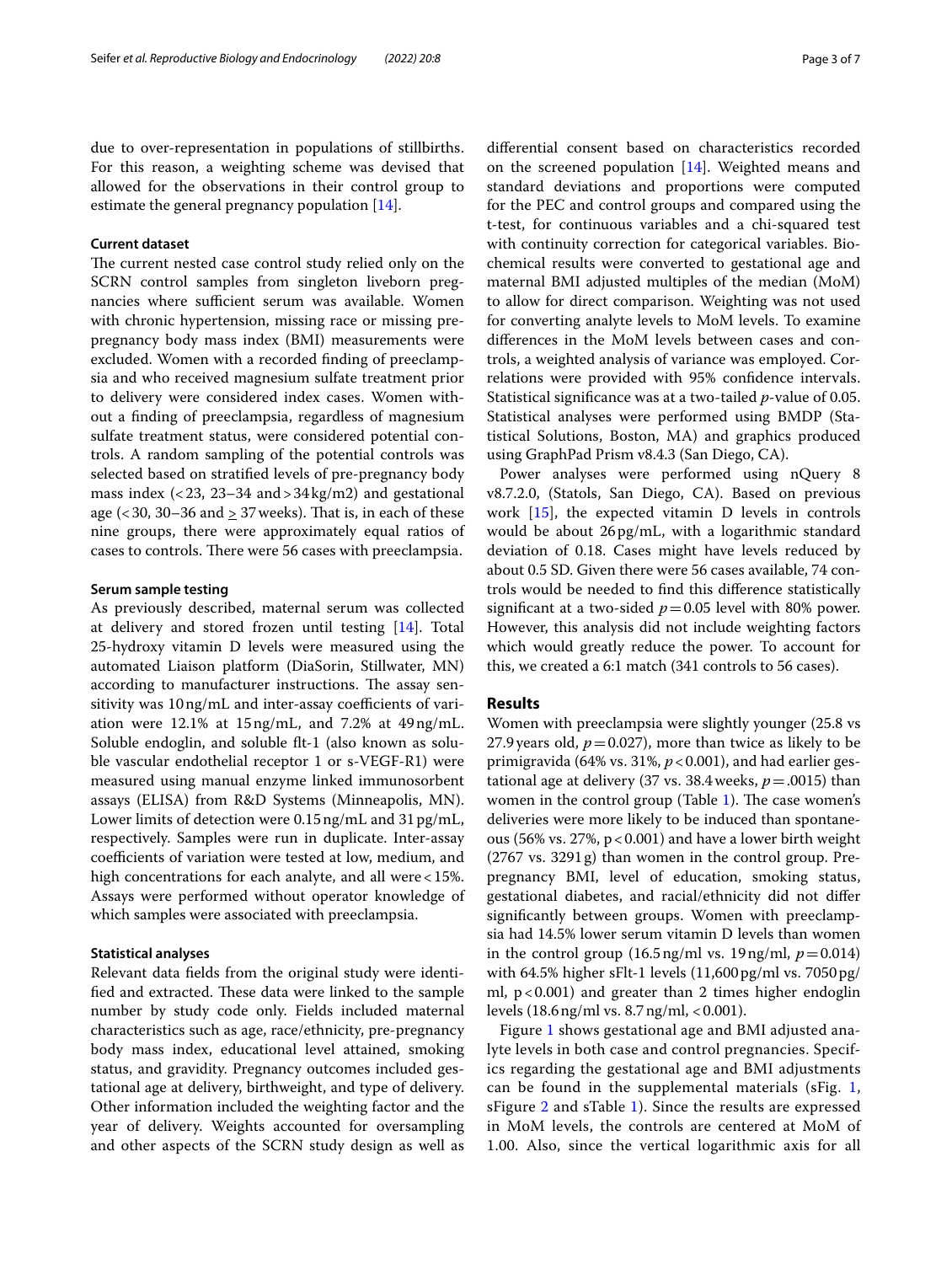| Characteristic                                     | All         | Preeclampsia  | <b>Controls</b> | p-value |
|----------------------------------------------------|-------------|---------------|-----------------|---------|
| Number of women                                    | 397         | 56            | 341             |         |
| Weighted number                                    | 270         | 32            | 238             |         |
| Mother's age (years) <sup>b</sup>                  | 27.7(5.2)   | 25.8(5.1)     | 27.9(5.2)       | 0.027   |
| Pre-pregnancy BMI ( $\text{kg/m}^2$ ) <sup>b</sup> | 28.3(5.6)   | 28.6(6.2)     | 28.2 (5.9)      | 0.74    |
| Education (years) <sup>b</sup>                     | 13.5(2.6)   | 12.7(1.9)     | 13.6(2.7)       | 0.055   |
| Non-smoker <sup>c</sup>                            | 88%         | 87%           | 90%             | 0.67    |
| Gestational diabetes                               | 9%          | 9%            | 11%             | 0.79    |
| Prima gravida                                      | 35%         | 64%           | 31%             | < 0.001 |
| GA at delivery (weeks) <sup>b</sup>                | 38.2 (2.3)  | 37.0(2.6)     | 38.4(2.3)       | 0.0015  |
| Birthweight (g) <sup>b</sup>                       | 3228 (576)  | 2767 (597)    | 3291 (553)      | < 0.001 |
| Race/ethnicity                                     |             |               |                 |         |
| White / non-Hispanic                               | 47%         | 43%           | 48%             | 0.71    |
| Black / non-Hispanic                               | 10%         | 10%           | 10%             |         |
| Hispanic                                           | 43%         | 47%           | 42%             |         |
| Type of Delivery                                   |             |               |                 |         |
| Spontaneous                                        | 50%         | 10%           | 52%             | < 0.001 |
| Induced                                            | 30%         | 56%           | 27%             |         |
| No labor                                           | 20%         | 34%           | 21%             |         |
| Endoglin (ng/mL) <sup>d</sup>                      | 9.5(0.21)   | 18.6(0.19)    | 8.7(0.19)       | < 0.001 |
| sFlt-1 (pg/mL) <sup>d</sup>                        | 7500 (0.33) | 11,600 (0.27) | 7050 (0.34)     | < 0.001 |
| Vitamin D (ng/mL) <sup>d</sup>                     | 19.0 (0.15) | 16.5(0.14)    | 19.3 (0.15)     | 0.014   |

<span id="page-3-0"></span>**Table 1** Characteristics of the study population and biochemical testing results<sup>a</sup>

*BMI* body mass index, *GA* gestational age, *sFlt-1* Soluble fms-like tyrosine kinase-1

a Using weights to account for over-sampling for preterm birth and non-Hispanic blacks in the original study

<sup>b</sup> Results reported as mean (standard deviation, SD)

<sup>c</sup> Based on cotinine, the major metabolite of nicotine

<sup>d</sup> Geometric mean (logarithmic SD), due to a right skewed distribution



<span id="page-3-1"></span>Fig. 1 Scatterplot of endoglin, sFlt-1 and vitamin D levels reported as gestational age and body mass index (BMI) adjusted multiples of the median (MoM) in both those pregnancies with preeclampsia and controls (without preeclampsia). The two pregnancy outcome groups are shown on the x-axis with the endoglin, sft-1 and vitamin D MoM levels on the logarithmic y-axis. Within each group, the data are randomly dithered horizontally to reduce overlap. The size of the symbols indicate the weighting values and have been stratifed into fve levels. The smallest to largest circles have weights between 0.02 and 0.19, 0.20 to 0.69, 0.70 to 0.89, 0.90 to 0.99 and  $\geq 1.00$ , respectively. The bolding of the symbols indicate the pregnancy delivery prior to 36weeks gestation. By defnition, the controls have a median MoM of 1.00. The weighted median MoM levels for the pregnancies with preeclampsia groups for the three markers are 2.50. 2.11 and 0.88 MoM. The smaller symbols tend to be associated with gestational ages at delivery under 30weeks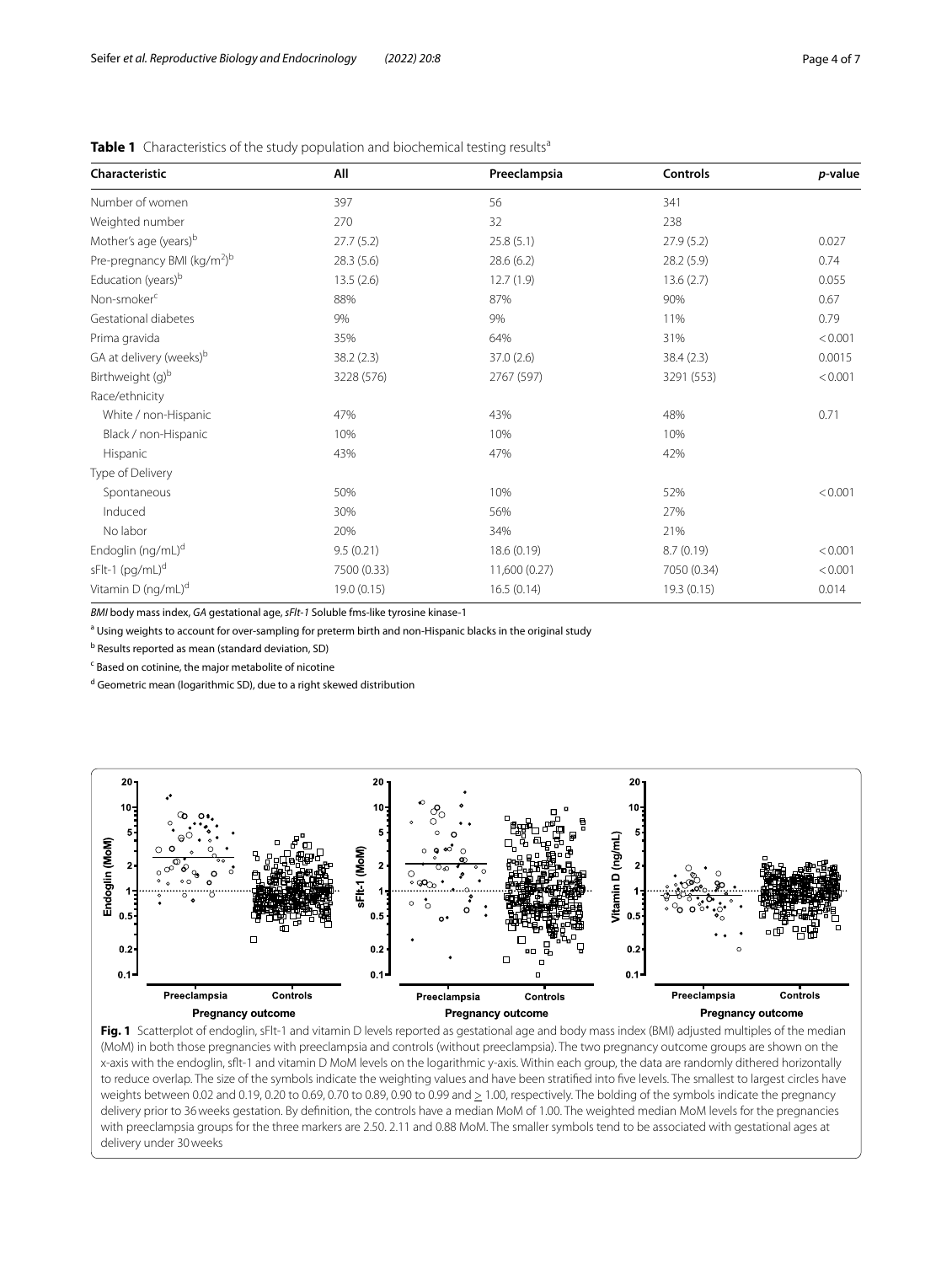<span id="page-4-0"></span>**Table 2** Weighted ANOVA results for pregnancies with and without preeclampsia, adjusted for gestational age and maternal body mass index

| <b>Marker</b>         | Multiple of the median | Р               |         |
|-----------------------|------------------------|-----------------|---------|
|                       | Preeclampsia           | <b>Controls</b> |         |
| Endoglin <sup>a</sup> | 2.50(0.22)             | 1.00(0.19)      | < 0.001 |
| $sF1t-1^a$            | 2.11(0.29)             | 1.00(0.33)      | < 0.001 |
| Vitamin $D^a$         | 0.88(0.14)             | 1.00(0.15)      | 0.051   |
|                       |                        |                 |         |

<sup>a</sup> adjusted mean, standard deviation

<span id="page-4-1"></span>**Table 3** Correlation coefficients for biochemical markers in pregnancies with preeclampsia (below the diagonal) and in pregnancies without preeclampsia (above the diagonal)

|                         | <b>Endoglin MoM</b> | sFlt-1 MoM      | <b>Vitamin D MoM</b>  |
|-------------------------|---------------------|-----------------|-----------------------|
| <b>Endoglin MoM</b>     |                     | 0.495 (p<0.001) | $-0.024$ ( $p=0.69$ ) |
| sFlt-1 MoM              | 0.455(p<0.0078)     |                 | $-0.150(p=0.014)$     |
| <b>Vitamin D</b><br>MoM | $0.064(p=0.72)$     | $0.157(p=0.38)$ |                       |

three analytes is identical, the spread (standard deviation of the markers in the case and control groups) can be visually compared. Figure [1](#page-3-1) also provides insight into the weighting factors. All 397 samples are plotted, with the smaller symbols representing samples with lower weighting factors. In addition, bolded symbols indicate deliveries that occur at less than 37 weeks of gestation. For the endoglin, sFlt-1 and vitamin D MoM levels, the weighted 95th or 5th centiles were > 2.32,  $> 4.89$  and  $< 0.57$  (false positive rates of 5%), respectively. In pregnancies without preeclampsia (controls), the weighted percentages of pregnancies with preeclampsia above these levels were 50, 22 and 6% (detection rates), respectively.

Table [2](#page-4-0) shows the diference in the analyte levels in PEC and control pregnancies after accounting for gestational age and maternal BMI (Table  $2$ ). The endoglin levels were 2.5 times higher and sFlt-1 levels were 2.1 times higher than in control pregnancies  $(P<0.001)$ . Adjusted vitamin D levels were 12% lower and of borderline statistical significance  $(P=0.051)$ . The correlations between the three markers were also examined (Table [3](#page-4-1)) and both endoglin and sFlt-1 MoM levels had signifcant correlations in both cases and controls. In contrast, vitamin D levels were not correlated with either endoglin or sFlt-1 in these two groups. Supplemental materials include a scatterplot of all possible combinations of the three markers in cases and controls (sFigure 3).

# **Discussion**

This study demonstrates that women with preeclampsia have higher maternal antiangiogenetic factors and may have lower maternal serum vitamin D levels at the time of delivery. The association with lower vitamin D levels is attenuated by and may be related to obesity and gestational age at delivery.

A recent systematic review of observational studies of vitamin D defciency associated with preterm birth concluded that Vitamin D defciency in early and late pregnancy may not be associated with preterm birth, while vitamin D defciency in middle pregnancy is likely to have an important efect on preterm birth [[16](#page-6-4)]. In a nested case control study of preeclampsia in North Carolina, midgestation maternal 25OHD of less than 50 nmol/liter was strongly associated with severe preeclampsia (adjusted odds ratio, 5.41; 95% confdence interval, 2.02–14.52 when compared with midgestation levels of at least 75 nmol/liter) [[17](#page-6-5)].

Further investigation is needed to assess if the relationship between vitamin D and antiangiogenetic factors can be extrapolated to the frst trimester of preeclamptic pregnancies during which time abnormal placentation may occur and lead to abnormal or compromised vascular perfusion to the fetus or to the second trimester during which placental growth accelerates. Further investigation could also include angiogenetic factors such as VEGF as well as placenta growth factor (PIGF). If such fndings confrm an association between low serum vitamin D levels, higher antiangiogenetic and lower pro-angiogenetic levels this could compel a randomized trial of vitamin D supplementation in vitamin D defcient women during the frst two trimesters of pregnancy with the goal of preventing abnormal placentation and supporting placental growth, with the ultimate goal of preventing preeclampsia later in pregnancy.

Limitations of this study include its use of an existing data and frozen serum sample set from a large study designed to examine potential relationship with stillbirth as its primary endpoint. The samples were collected at delivery, limiting the usefulness of the biochemistry results to infuence practice. However, it provides a platform to examine the relationships between vitamin D and the angiogenic factors, and our data are hypothesis generating. Confrmation of results using freshly collected samples with preeclampsia as the primary outcome is recommended. Strengths of this study include the wide range of gestational ages at delivery, with a substantial number of observations prior to 30weeks gestation. Other strengths include rigorous and standardized data collection and a racially, ethnically, and geographically diverse population.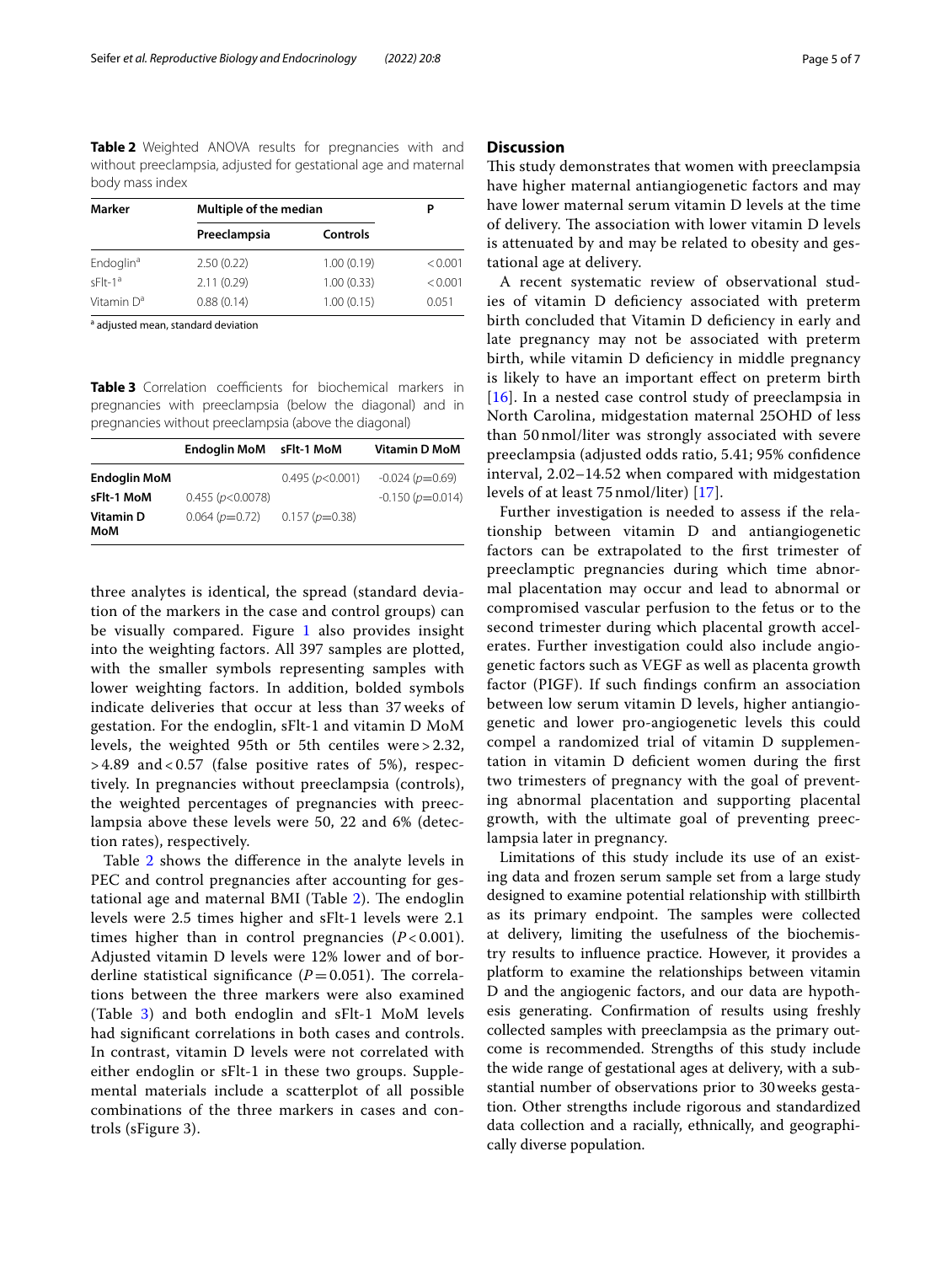In conclusion, women with preeclampsia at time of delivery were found to have higher maternal antiangiogenetic factors and possibly lower maternal serum vitamin D levels associated with obesity and gestational age at delivery. These findings may lead to a better understanding of the underlying etiology of preeclampsia as well as possible modifable treatment options which would include assuring adequate levels of maternal serum vitamin D prior to pregnancy.

#### **Abbreviations**

PEC: Preeclampsia; VEGF: Vascular endothelial growth factor; PIGF: Placental growth factor; sFlt-1: Soluble VEGF receptor-1; sENG: Soluble endoglin; SCRN: NICHD Stillbirth Collaborative Research Network; BMI: Body mass index; ELISA: Enzyme linked immunosorbent assay; MoM: Multiples of the median.

# **Supplementary Information**

The online version contains supplementary material available at [https://doi.](https://doi.org/10.1186/s12958-021-00885-z) [org/10.1186/s12958-021-00885-z.](https://doi.org/10.1186/s12958-021-00885-z)

<span id="page-5-11"></span>**Additional fle 1: sFigure 1**. Log-linear regression of endoglin, sFlt-1 and vitamin D measurements vs gestational age at delivery. The horizontal axes shows the gestational age at birth in decimal weeks, while the vertical logarithmic axes shows the three analyte levels on a logarithmic scale. Solid line shows the unweighted regression results. Correlations, intercepts, slopes and p-values are contained in sTable 1. **sFigure 2**. Log-linear regression of endoglin, sFlt-1 and vitamin D measurements expressed as multiple of the gestational age-specifc medians (MoM) vs the mother's body mass index. The horizontal axes shows the mother's body mass index (BMI), while the vertical logarithmic axes shows the three analyte levels on a logarithmic scale. The solid line shows the regression results. The correlations, intercepts, slopes and *p*-values are contained in sTable 1. s**Figure 3**. Scatterplots of Endoglin, sFlt-1 and vitamin D levels at delivery in pregnancies with (left column) and without (right column) preec‑ lampsia, after adjusting for gestational age and body mass index (BMI). **sTable 1**. Parameters for the logarithmic linear regression analyses for the three biochemical measurements to account for the associations with gestational age and body mass index (BMI) among control pregnancies.

### **Acknowledgements**

Not applicable.

#### **Authors' contributions**

DBS, GLM and GEP conceived and designed this study, performed lab testing and analysis and drafted the manuscript. RMS, CP, CJRH, BJS, GRS, RLG, DJD, RB, HP, and UMR consented patients and collected samples in the parent study and reviewed and edited the present manuscript. The author(s) read and approved the fnal manuscript.

# **Funding**

This study was funded by the Yale School of Medicine Paul Titus Fellowship Award (DBS). The funding source had no role in the design, analysis or interpretation of results.

## **Availability of data and materials**

The data that support the fndings of this study are available from Dr. David Seifer, but restrictions apply to the availability of these data, which were used under license for the current study, and so are not publicly available. Data are however available from the authors upon reasonable request and with permission of Dr. Uma Reddy and the NICHD Stillbirth Collaborative Research Network.

# **Declarations**

#### **Ethics approval and consent to participate**

Samples used in the present study were collected with IRB approval and consent in the parent NICHD Stillbirth Collaborative Research Network trial.

#### **Consent for publication**

Not applicable.

#### **Competing interests**

The authors have no competing interests to declare.

### **Author details**

<sup>1</sup> Department of Obstetrics and Gynecology, Yale University, New Haven, CT, USA. <sup>2</sup> Department of Pathology and Laboratory Medicine, Women and Infants Hospital and the Alpert Medical School at Brown University, Providence, RI, USA.<sup>3</sup> Department of Obstetrics and Gynecology, University of Utah Health Sciences, Salt Lake City, UT, USA. <sup>4</sup>RTI International, Research Triangle Park, NC, USA.<sup>5</sup> Department of Epidemiology, Rollins School of Public Health, Emory University, Atlanta, GA, USA. <sup>6</sup> Department of Pediatrics, McGovern Medical School at University of Texas Health Science Center at Houston, Houston, TX, USA.<sup>7</sup> Department of Obstetrics and Gynecology, University of Texas Medical Branch at Galveston, Galveston, TX, USA. <sup>8</sup> Department of Obstetrics and Gynecology, Columbia University, New York, NY, USA. <sup>9</sup> Department of Obstetrics and Gynecology, University of Virginia, Charlottesville, Virginia, USA. <sup>10</sup>Department of Women's Health, Dell Medical School, University of Texas at Austin, Austin, USA.

#### Received: 5 November 2021 Accepted: 23 December 2021 Published online: 06 January 2022

#### **References**

- <span id="page-5-0"></span>Sircar M, Thadhani R, Karumanchi SA. Pathogenesis of preeclampsia. Curr Opin Nephrol Hypertens. 2015;24:131–8.
- <span id="page-5-1"></span>2. Palomaki GE, Haddow JE, Haddow HR, et al. Modeling risk for severe adverse outcomes using angiogenic factor measurements in women with suspected preterm preeclampsia. Prenat Diagn. 2015;35:386–93.
- <span id="page-5-2"></span>3. Powers RW, Jeyabalan A, Clifton RG, et al. Eunice Kennedy Shriver National Institute of child health human development maternal-fetal medicine units network soluble fms-like tyrosine kinase 1 (sFlt1), endoglin and placental growth factor (PlGF) in preeclampsia among high risk pregnancies. PLoS One. 2010;5(10):e13263.
- <span id="page-5-3"></span>4. Shin JS, Choi MY, Longtine MS, et al. Vitamin D efects on pregnancy and the placenta. Placenta. 2010;31:1027–34.
- <span id="page-5-4"></span>5. Schulz EV, Cruze L, Wei W, et al. Maternal vitamin D sufficiency and reduced placental gene expression in angiogenic biomarkers related to comorbidities of pregnancy. J Steroid Biochem Mol Biol. 2017;173:273–9.
- <span id="page-5-5"></span>6. Grundmann M, Haidar M, Placzko S, et al. Vitamin D improves the angiogenic properties of endothelial progenitor cells. Am J Physiol Cell Physiol. 2012;303:C954–62.
- <span id="page-5-6"></span>7. Brodowski L, Schröder-Heurich B, Hubel CA, Vu TH, von Kaisenberg CS, von Versen-Höynck F. Role of vitamin D in cell-cell interaction of fetal endothelial progenitor cells and umbilical cord endothelial cells in a preeclampsia-like model. Am J Physiol Cell Physiol. 2019;317(2):C348–57.
- <span id="page-5-7"></span>8. Agarwal S, Kovilam O, Agrawal DK. Vitamin D and its impact on maternalfetal outcomes in pregnancy: a critical review. Crit Rev Food Sci Nutr. 2018;58:755–69.
- <span id="page-5-8"></span>9. Palacios C, Kostiuk LK, Pablo Pena-Rosas J. Vitamin D supplementation for women during pregnancy. Cochrane Database Syst Rev. 2019;26(7):CD008873.
- <span id="page-5-9"></span>10. Fogacci S, Fogacci F, Banach M, Michos ED, Hernandez AV, Lip GYH, et al. Lipid and blood pressure meta-analysis collaboration (LBPMC) group. Vitamin D supplementation and incident preeclampsia: a systematic review and meta-analysis of randomized clinical trials. Clin Nutr. 2020;39(6):1742–52.
- <span id="page-5-10"></span>11. Rostami M, Tehrani FR, Simbar M, et al. Efectiveness of prenatal vitamin D defciency screening and treatment program: a stratifed randomized feld trial. J Clin Endocrinol Metab. 2018;103:2936–48.